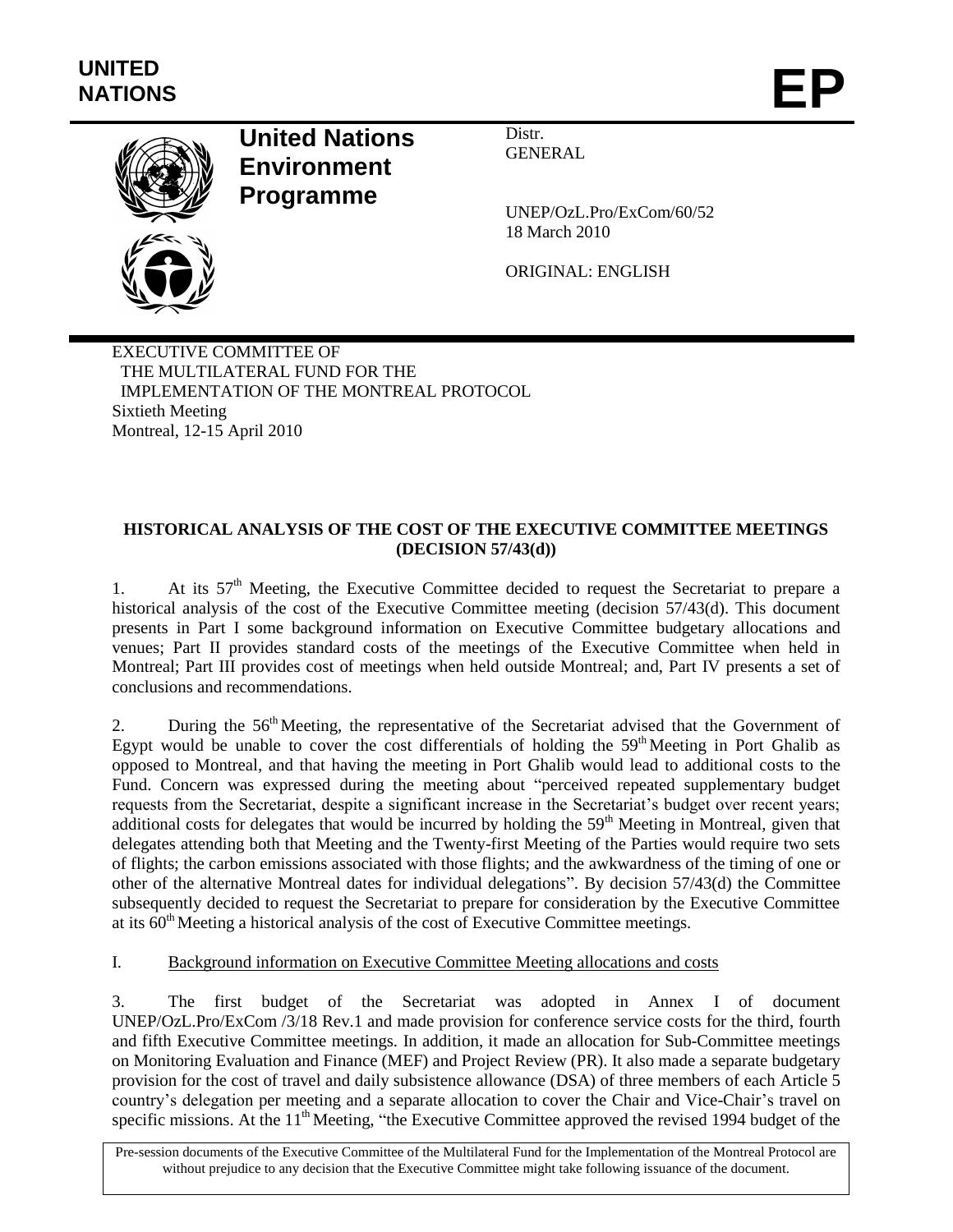Fund Secretariat with the understanding that budget line 3301 could be used to support travel of the Chairperson or Vice-Chairperson of the Executive Committee, irrespective of whether or not they represented countries operating under paragraph 1 of Article 5, if such travel was required to enable the Chairperson or Vice-Chairperson to represent the Executive Committee".

4. In Annex II of document UNEP/OzL.Pro/ExCom/3/18/Rev.1 on the rules of procedure for meetings of the Executive Committee for the interim Multilateral Fund of the Montreal Protocol, rule 3 referring to the place of meetings stipulates that "the meetings of the Executive Committee shall take place at the seat of the Fund Secretariat, unless other appropriate arrangements are made by the Fund Secretariat in consultation with the Executive Committee". The budgetary allocation for the Executive Committee meetings preparation and organisation had therefore been calculated with the understanding that the three meetings would be held in Montreal. In 2003, the Executive Committee decided "to hold its eleventh Meeting in Bangkok from 10 to 12 November 1993. It was understood that this did not constitute a precedent, and that subsequent meetings of the Executive Committee would normally be held in Montreal".

5. In terms of the budgetary allocation to service Executive Committee meetings, at it  $3<sup>rd</sup>$  Meeting as noted in paragraph 76 of the meeting report (document UNEP/OzL.Pro/ExCom/3/18/Rev.1), the Executive Committee considered the three-year budget of the Secretariat and agreed that the budget for the second and third years could not be formulated with precision and declared its intention to request revised budgets for every year at the Meeting of the Executive Committee preceding each calendar year. While an annual provision was initially made to cover three meetings of the Executive Committee every year totalling US \$300,000 per annum and 6 meetings of the Sub-Committee on MEF and the Sub-Committee on PR for another US \$30,000 a year, these amounts have progressively increased to reach a lump sum amount of US \$600,000 in 2003 and US \$730,000 in 2008 as shown in Annex I of this document on the historical allocation and costs of the Executive Committee meetings. The increases were necessitated by the need to reflect actual costs and to make provision in the budget for the right level of budgetary resources noting that the two Sub-Committees ceased at the  $41<sup>st</sup>$  Meeting. At the  $42<sup>nd</sup>$  Meeting, members welcomed the new procedure of discussing items in plenary session and noted that it eliminated potential duplication of efforts.

6. A historical review of the budgetary allocation for meetings of the Executive Committee shows that approved allocations were reviewed to reflect adjustments according to need. The Committee at its 23<sup>rd</sup> Meeting (footnote 2 of Annex V of document UNEP/OzL.Pro/ExCom/23/68) approved an additional US \$20,000 for the conference servicing cost, as well as another US \$175,000 should a  $4<sup>th</sup>$  Meeting take place in 1998. However, this amount of US \$175,000 was not utilised as reflected in footnote 2 in Annex II, document UNEP/OzL.Pro/ExCom/26/70, and an additional allocation of US \$100,000 was made for the one meeting outside Montreal.

7. More recently, at the 53rd Meeting, the 2008 budget of the Secretariat had been revised to reflect a 30 per cent increase against some of the Secretariat's operational costs, which had remained at the same level for several years while the standard 5 per cent increase applied to staff costs had been applied on an annual basis. The 30 per cent increase applied to the 1333 meeting services line and other office expenses with no increase to the overall 2008 budget above the 2007 budget level, as noted in paragraph 224 of UNEP/OzL.Pro/ExCom/53/67.

II. Standard cost of the meetings of the Executive Committee when held in Montreal.

8. Since the 53<sup>rd</sup> Meeting, the annual budgetary allocation to service Executive Committee meetings amounts to US \$780,000. This amount is systematically used to cover rental of premises, rental of equipment, translation costs of documents for both pre-sessions and in-sessions of the Executive Committee meetings, interpretation and report writers' services during the meeting. Table 1 provides average costs when meetings are held in Montreal based on the last 6 meetings.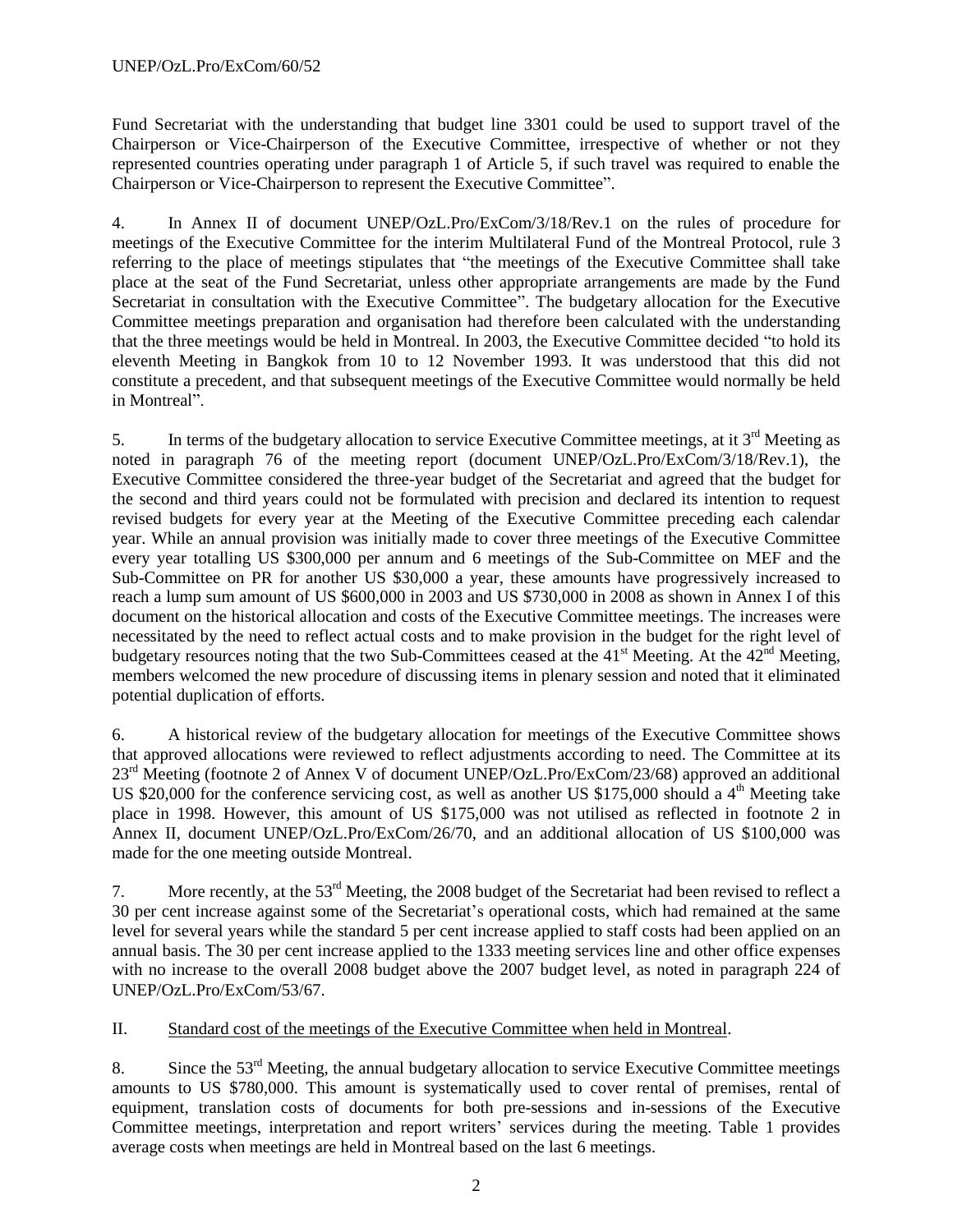### Table 1

| Allocation per year:<br><b>US \$780,000</b> | Allocation per meeting:<br><b>US \$260,000</b> |                                           |                                                                                                                                   |
|---------------------------------------------|------------------------------------------------|-------------------------------------------|-----------------------------------------------------------------------------------------------------------------------------------|
|                                             | Average costs US \$                            | Costs in Percentage<br>against allocation | Items covered                                                                                                                     |
| Rental of premises                          | 30,000                                         | 11.04                                     | Conference room, subgroup meetings<br>rooms, offices for Chair person, Chief<br>Officer, Implementing Agencies and<br>consultants |
| Rental of equipment                         | 15,400                                         | 5.67                                      | printers,<br>overhead<br>Photocopiers,<br>projectors, computers and laptops since<br>the 57 <sup>th</sup> Meeting.                |
| Report writers                              | 25,954                                         | 9.55                                      | 5 Report writers to service Executive<br>Committee Meetings and to prepare the<br>report to the Meeting of the Parties            |
| Interpreters                                | 59,288                                         | 21.82                                     | Based on 4 target languages                                                                                                       |
| Translation of meeting<br>documents         | 138,079                                        | 50.82                                     | Based on 4 target languages                                                                                                       |
| Conference/typist/local staff               | 3,000                                          | 1.10                                      |                                                                                                                                   |
| Total                                       | 271,721                                        | 100                                       |                                                                                                                                   |

#### **AVERAGE COSTS WHEN MEETINGS ARE HELD IN MONTREAL**

9. Generally when held in Montreal, meetings take place at the International Civil Aviation Organization (ICAO) premises. The cost of rental of premises varies with the numbers of meeting rooms and offices needed, the security requirements and costs of late night sessions. Report writers are recruited locally to the extent possible. The interpreters' team is also recruited through a local contractor who composes a team largely from Montreal or around Canada to minimize cost of travel and DSA. Translation and interpretation costs vary with the number of languages needed as well as the number and length of documents in the case of translators costs. For the last 9 meetings  $(50<sup>th</sup>$  to  $59<sup>th</sup>$  Meetings), the membership of the Executive Committee required interpretation from the 5 languages used at the meeting and translation into 4 languages. The costs given in the table are based on the provision of translation and interpretation into 4 languages at a rate of US \$150 per one thousand words. Interpreters costs are based on the official UN daily rates.

10. When meetings are held in Montreal, the Secretariat is directly involved in negotiating costs and raising contracts following UN regulations on procurement of premises, equipments, interpretation and report writer services and is able to monitor budget expenses for conference services to remain within allocated resources.

#### III. Cost of meetings when held outside Montreal

#### Meetings held in a UN duty station

11. Historically the Fund Secretariat has held meetings outside Montreal when back-to-back with an Ozone meeting and as decided by the Executive Committee. Table 2 below provides the actual costs when meetings are held in a United Nations duty station using the example of the  $48<sup>th</sup>$  Meeting in Geneva and  $50<sup>th</sup>$  Meeting in Bangkok.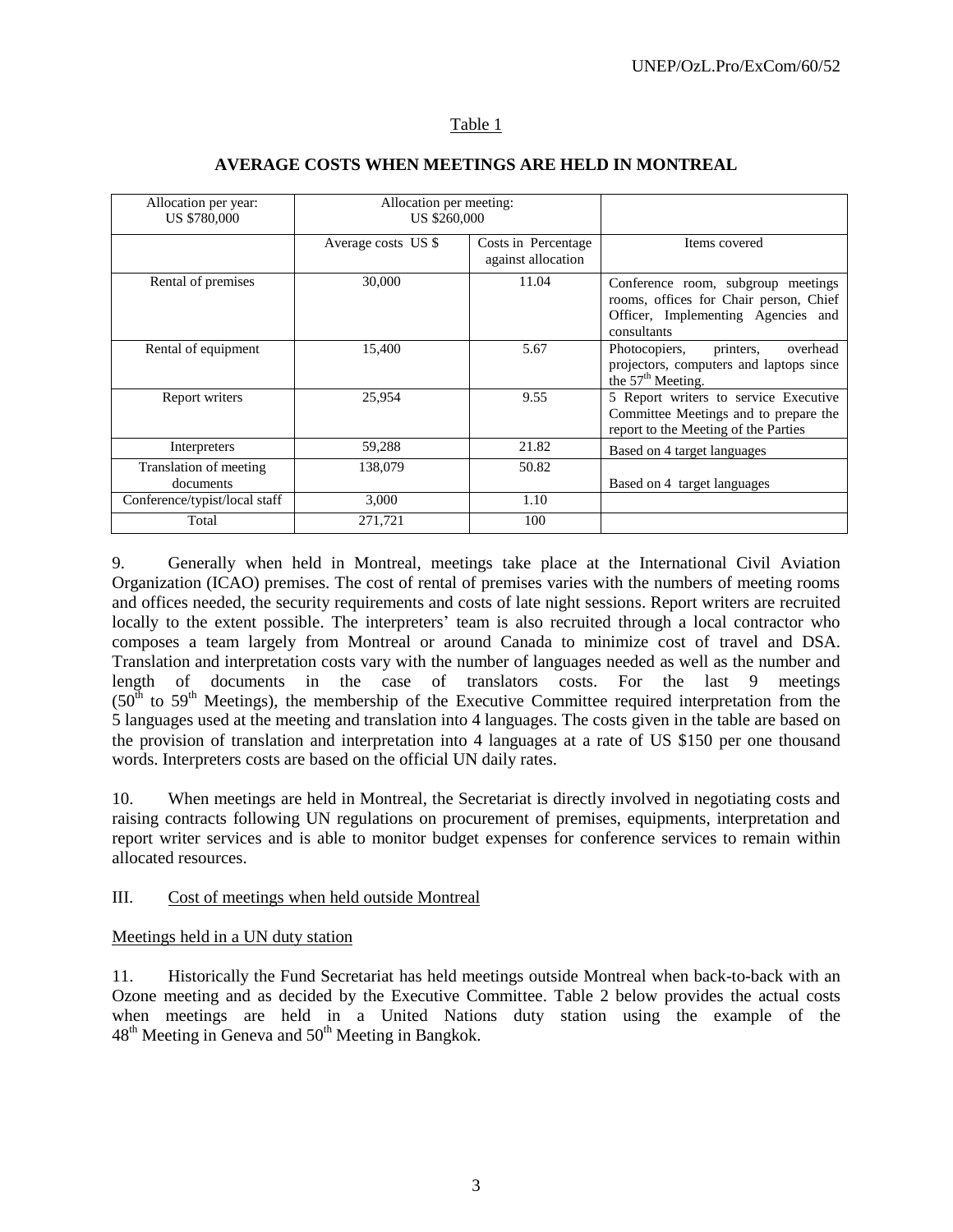# Table 2

#### **EXECUTIVE COMMITTEE CONFERENCE SERVICES COSTS: COMPARISON BETWEEN MONTREAL STANDARD COSTS AND UN DUTY STATIONS CONFERENCE-SERVICING HEADQUARTERS ACTUAL COSTS (GENEVA AND BANGKOK)**

| Costs                                   |                                   |                                         |                                                                    |                                      |  |  |  |
|-----------------------------------------|-----------------------------------|-----------------------------------------|--------------------------------------------------------------------|--------------------------------------|--|--|--|
| Allocation per meeting:<br>US \$260,000 | Average costs of<br>last 6 months | Actual costs<br>based on 3<br>languages | Adjusted costs<br>based on 4<br>languages and<br>current pay scale | Actual costs based on 4<br>languages |  |  |  |
|                                         | <b>Montreal</b> (1)               | Geneva 2004 (2)                         | Geneva (3)                                                         | <b>Bangkok 2008 (4)</b>              |  |  |  |
| Rental of premises                      | \$30,000.00                       | \$2,102.00                              | \$2,102.00                                                         | \$11,272.00                          |  |  |  |
| Rental of equipment                     | \$15,400.00                       | \$25,000.00                             | \$25,000.00                                                        | \$6,449.00                           |  |  |  |
| <b>Report Writers services</b>          | \$25,954.00                       | \$42,005.00                             | \$54,123.44                                                        | \$60,519.01                          |  |  |  |
| Interpreters                            | \$59,288.00                       | \$44,500.00                             | \$73,336.00                                                        | \$145,606.00                         |  |  |  |
| Translation of ExCom<br>documents       | \$138,078.00                      | \$103,410.00                            | \$137,878.81                                                       | \$135,952.82                         |  |  |  |
| Conference/typist/local staff           | \$3,000.00                        | \$17,210.00                             | \$17,210.00                                                        | \$34,802.00                          |  |  |  |
| MISC includes reproduction              |                                   |                                         |                                                                    | \$12,774.00                          |  |  |  |
| Sub total                               | \$271,720.00                      | \$234,226.11                            | \$309,650.26                                                       | \$407,374.83                         |  |  |  |
| Staff travel costs                      |                                   | \$73,886.00                             | \$73,886.00                                                        | \$128,610.00                         |  |  |  |
| Total                                   | \$271,720.00                      | \$299,226.11                            | \$374,650.26                                                       | \$535,984.83                         |  |  |  |

(1) Montreal costs are based on 4 languages. Recruitment of interpreters/ report writers and translators are handled directly by the Secretariat.

(2) Actual Geneva costs are based on 3 languages.

(3) Costs have been adjusted to reflect 4 languages and current pay scale for translators and report writers.

(4) Bangkok costs are based on 2008 rates for translator and report writers and 4 languages. Interpretation services were handled by UNON conference services.

12. For comparison purposes the costs of the  $43<sup>rd</sup>$  Meeting in Geneva in 2004 have been adjusted to take into account updated 2008 salary scales for interpreters and report writers as was the case when the meeting was held in Bangkok in 2008. Also while comparing Geneva and Bangkok Executive Committee meeting costs, one must take into account the fact that the Secretariat directly handled interpretation services through its regular service provider when the meeting took place in Geneva, while interpretation services together with recruitment of some report writers and typists was provided by UNON conferences services when the meeting took place in Bangkok, resulting in a much higher cost even if the meeting was back-to-back with the Ozone Secretariat's Open-ended Working Group.

13. ST/Al/342 provides that "when meetings take place in a United Nations (UN) duty station, the department of conference services in the UN duty station is responsible for servicing meetings using available conference-servicing resources of the UN offices in the most cost-effective manner". Table 2 indicates that the rental of premises in Geneva and Bangkok are competitive with rental of premises in ICAO and even less in both cases. As a matter of fact the use of the rooms at the Palais des Congrès and Centre of International Conferences in Geneva for meetings of more than 100 people is free of charge. However table 2 also indicates that in total meetings held in Geneva and Bangkok duty stations are more expensive than when held in Montreal.

14. In the case of Bangkok the biggest difference in costs is due to the interpretation services which had been handled by UNON. When meetings are held in Montreal the recruitment of the team of interpreters is done locally or from the region through a local contractor, which is not always possible when the recruitment of interpreters is handled by UNON.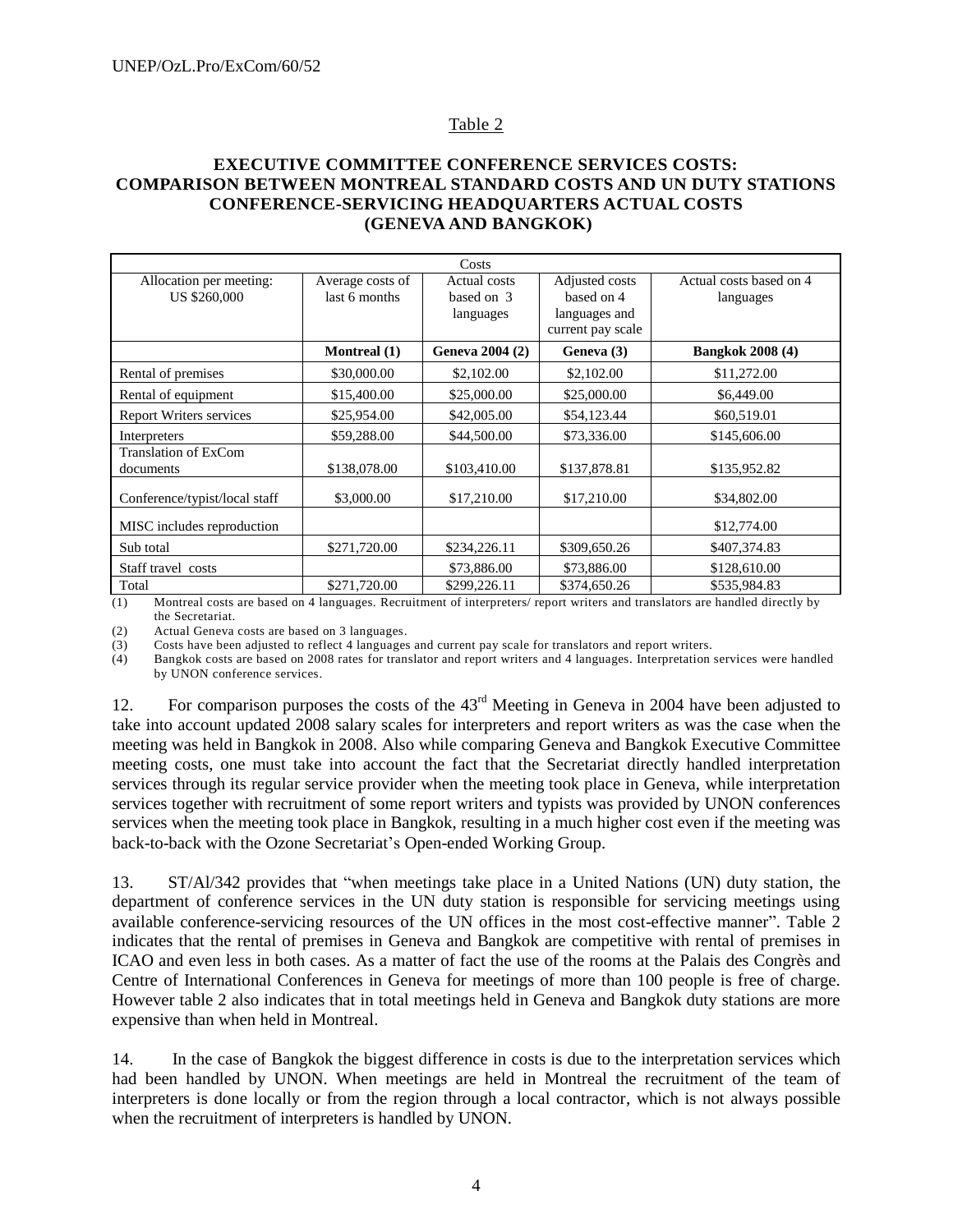15. While it may be perceived that a cost reduction could be realised when Executive Committee meetings are held back-to-back with the meetings of the Ozone Secretariat, it is not always possible for the interpreters team recruited for one Secretariat to stay to service the other Secretariat to realize savings through costs sharing in travel, etc. Also when a group of interpreters services both meetings, travel costs savings are largely offset by bridging over weekends to pay for extra days in DSA and salary costs. Finally last minute changes sometimes occur in the interpretation team leading to rearranging the team coordination to service other UNEP important meetings, and thereby to incurring extra travel costs.

16. While some savings could be realized for Article 5 sponsored participants travel, the cost of airfares and DSA is charged to the meeting line budget component which is not considered part of conference service costs. Generally cost differentials on participants travel are not included in the cost differentials of holding the meetings in Montreal, and so savings released under the participants line are not used to cover extra costs under the conference service unless authorised by the Executive Committee.

17. Moreover savings under the participant line due to back-to-back meetings, are not substantive enough to offset the extra cost incurred when meetings take place outside Montreal and are partly also reduced by the DSA paid to the participants over bridging days between meetings, leading to insignificant savings compared to the overall conference services additional costs.

18. Despite the fact that staff travel costs are not considered direct meeting costs charged to the conference services meeting line, they constitute a major increase in costs to the Fund when meetings are held outside Montreal. The largest amount in additional cost of holding the meeting in a non-UN duty station relates to staff travel costs that are essential for MLF business and are either covered by the Fund or by the host country when meetings are held outside the duty station at the invitation of the host country under the Host Government Agreement (HGA).

19. When meetings of the Executive Committee are held in UN duty stations the difference in costs is always borne by the Fund. In this regard, the Secretariat has in all cases brought to the Committee's attention to additional costs when meetings of the Executive Committee are held in UN duty stations in the light of the financial implications and to secure the authorisation from the Executive Committee for the Chief Officer to shift anticipated savings from one budget line to the meeting line when 25 per cent of any budget line allocation is exceeded.

Meetings held in non-UN duty station

# Table 3

### **COMPARISON BETWEEN MONTREAL STANDARD COSTS AND COSTS OF MEETING IN NON UN DUTY STATIONS**

|                               | Average of last | Actual           | Actual       | Actual       | Actual           | Actual             |
|-------------------------------|-----------------|------------------|--------------|--------------|------------------|--------------------|
|                               | 6 meetings      |                  |              |              |                  |                    |
| Allocation per meeting:       | <b>Montreal</b> | <b>Rome 2002</b> | Prague 2004  | India 2006   | <b>Doha 2008</b> | <b>Port Ghalib</b> |
| US \$260,000                  |                 |                  |              |              |                  | 2009               |
|                               |                 | Host             |              | Host         | Host             | Host               |
| Rental of Premises            | \$30,000.00     | Government       | \$68,575.00  | Government   | Government       | Government         |
|                               |                 | Host             |              | Host         | Host             |                    |
| Rental of Equipment           | \$15,400.00     | Government       | \$54,516.00  | Government   | Government       | \$39,200.00        |
| <b>Report Writer</b>          | \$25,954.00     | \$24,978.00      | \$30,581.98  | \$27,018.00  | \$34,399.00      | \$34,437.00        |
| Interpreters                  | \$59,288.00     | \$77,596.00      | \$63,166.68  | \$75,301.00  | \$208,256.00     | \$89,681.00        |
| Translators of                |                 |                  |              |              |                  |                    |
| pre-session and               |                 |                  |              |              |                  |                    |
| in-session documents          | \$138,078.00    | \$130,775.69     | \$136,276.69 | \$122,349.00 | \$156,258.00     | \$153,845.00       |
| Conference/Typist/Local Staff | \$3,000.00      | \$2,700.00       | \$13,874.00  | \$8,283.00   | \$7,983.00       |                    |
| Sub total                     | \$271,720.00    | \$236,049.69     | \$366,990.35 | \$224,668.00 | \$406,896.00     | \$317,163.00       |
| <b>Staff Cost</b>             |                 | \$70,040.00      | \$105,739.00 | \$130,000.00 | \$153,854.00     | \$105,801.00       |
| Total                         | \$271,720.00    | \$236,049.00     | \$366,990.35 | \$354,668.00 | \$406,896.00     | \$317,163.00       |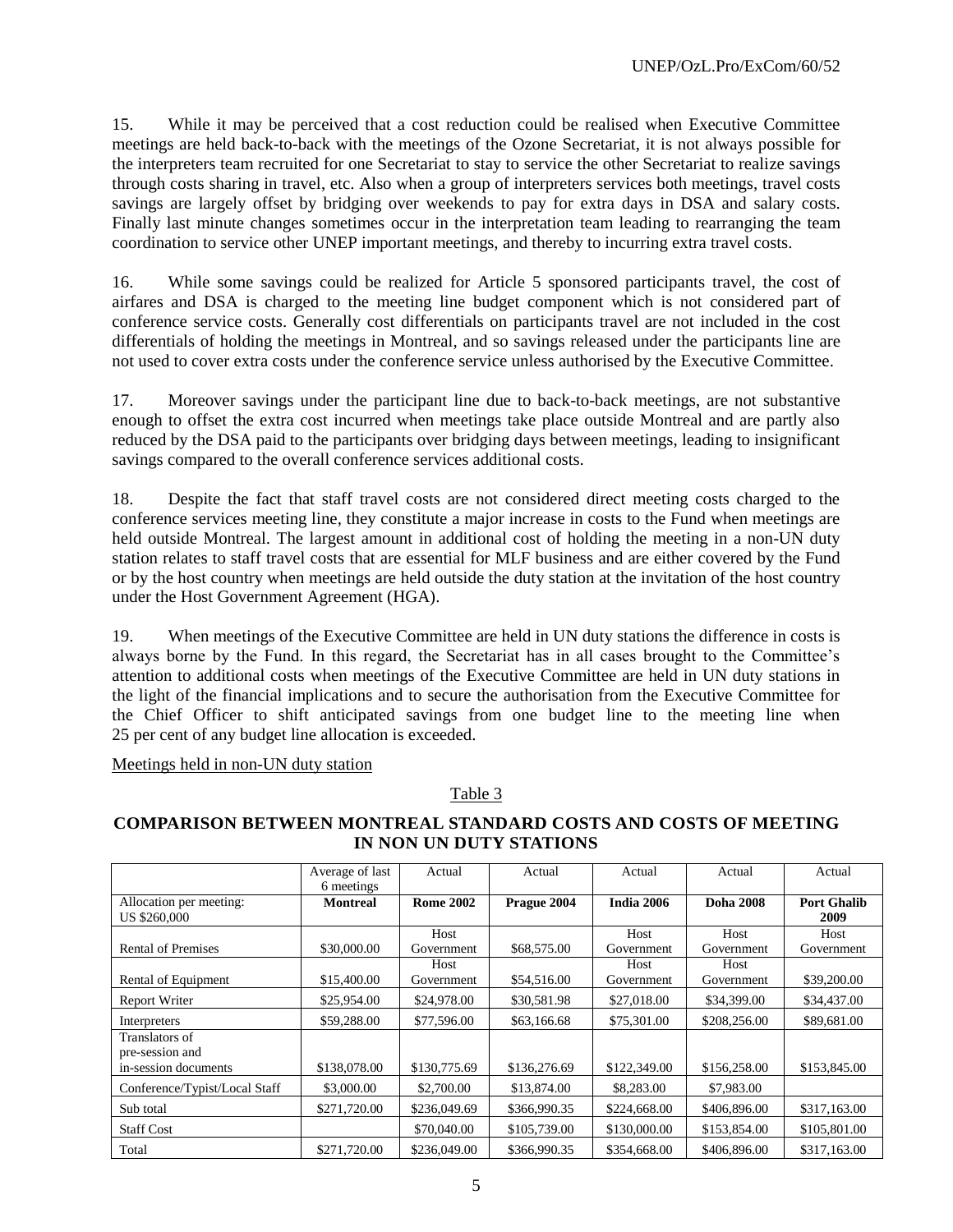20. By section I, paragraph 5, of resolution 40/243 of 18 December 1985, "the General Assembly decided that "UN bodies might hold sessions away from their established headquarters when a Government issuing an invitation for a session to be held within its territory had agreed to defray the actual additional costs directly or indirectly involved." Also the cost of travel and subsistence of staff involved in planning or winding-up missions shall be included in the estimates of additional costs to be borne by the Host Government.

21. Also as regards representatives and participants in meetings traveling at the expense of the UN, the decision provides that "the Host Government shall also be responsible for the difference, if any, by which actual travel costs to the meeting site exceed estimated travel costs between the representative's domicile and the established headquarters location. Should the Host Government provide, at its expense, suitable accommodations and/or meals for staff, the rates of subsistence allowances shall be adjusted according to the relevant rules and practices of the UN". Freight and insurance costs incurred for sending any supplies or other materials to and from the meeting site shall be borne by the Host Government. The Host Government shall bear the cost of all utility services and miscellaneous expenses necessary for the functioning of the conference, including photocopying, long distance telephone calls, facsimile transmission, postage and pouch communications between the host country and the established headquarters location or the responsible conference services location.

22. Following UN rules and regulations when meetings are held outside Montreal, the Secretariat had signed the Host Government Agreement with host countries where meetings took place outside Montreal in non-UN duty stations to secure diplomatic immunity and police protection of staff and delegates as well as other facilities such as medical, banking etc. and to ensure that additional costs of holding the meeting outside Montreal are borne by Host Governments and are at no additional costs to the Fund as required by UN rules and regulations. This has been the case for the 38<sup>th</sup> Meeting in Rome, the  $49<sup>th</sup>$  Meeting in India, and the  $55<sup>th</sup>$  Meeting in Qatar. In kind support was also provided at the  $43<sup>rd</sup>$  Meeting in Prague and at the  $59<sup>th</sup>$  Meeting in Egypt.

23. In 2002, the cost differential of having the  $37<sup>th</sup>$  Meeting in Rome was covered by the Government of Italy though a lump sum payment to the Fund of approximately US \$250,000. In 2004, the 43<sup>rd</sup> and 44<sup>th</sup> Meeting were held in Geneva and Prague. The difference in cost was covered by unutilized balances in the Secretariat's budget. To cover the additional costs incurred at the Geneva and Prague meetings under decision 43/45 of the 43<sup>rd</sup> Meeting, the Executive Committee decided to allow the Secretariat to re-allocate funding between lines to offset the additional costs of the 2 meetings held outside of Montreal. In 2006 the  $50<sup>th</sup>$  Meeting was held in India. The difference in cost was covered by the Government of India by providing an additional US \$130,000 for staff travel as noted in document UNEP/OzLPro/ExCom/50/60. In July 2008 the  $55<sup>th</sup>$  Meeting took place in Bangkok. As indicated in paragraph 246(b) & decision 56/68 of document UNEP/OzL.Pro/ExCom/56/64, the Executive Committee allowed the Secretariat to re-allocate funding between budget lines to offset the increased cost of the meeting held in Bangkok. In November 2008, the 56<sup>th</sup> Meeting of the Committee's cost differential was covered by the Government of Qatar providing an additional US \$125,000 for staff travel and US \$175,000 for meeting costs. Finally the  $59<sup>th</sup>$  Meeting took place in Port Ghalib in November 2009. The Government of Egypt provided rental of premises and negotiated meals for delegates and staff members as part of the hotel costs, whereas additional costs for the rental of equipment, dispatch and staff travel was covered from the Secretariat's budget as reported to the 59<sup>th</sup> Meeting so leading to additional expenses to the Fund.

# IV. Conclusions and recommendations

24. Historically, the records show that when meetings are held outside Montreal there is a difference in costs that should be either absorbed by the Fund or by the Host Government. The records also show that cost differentials are substantive when interpretation services are not arranged by the Secretariat, and that staff travel costs constitute an expense to be covered either by the host country or covered from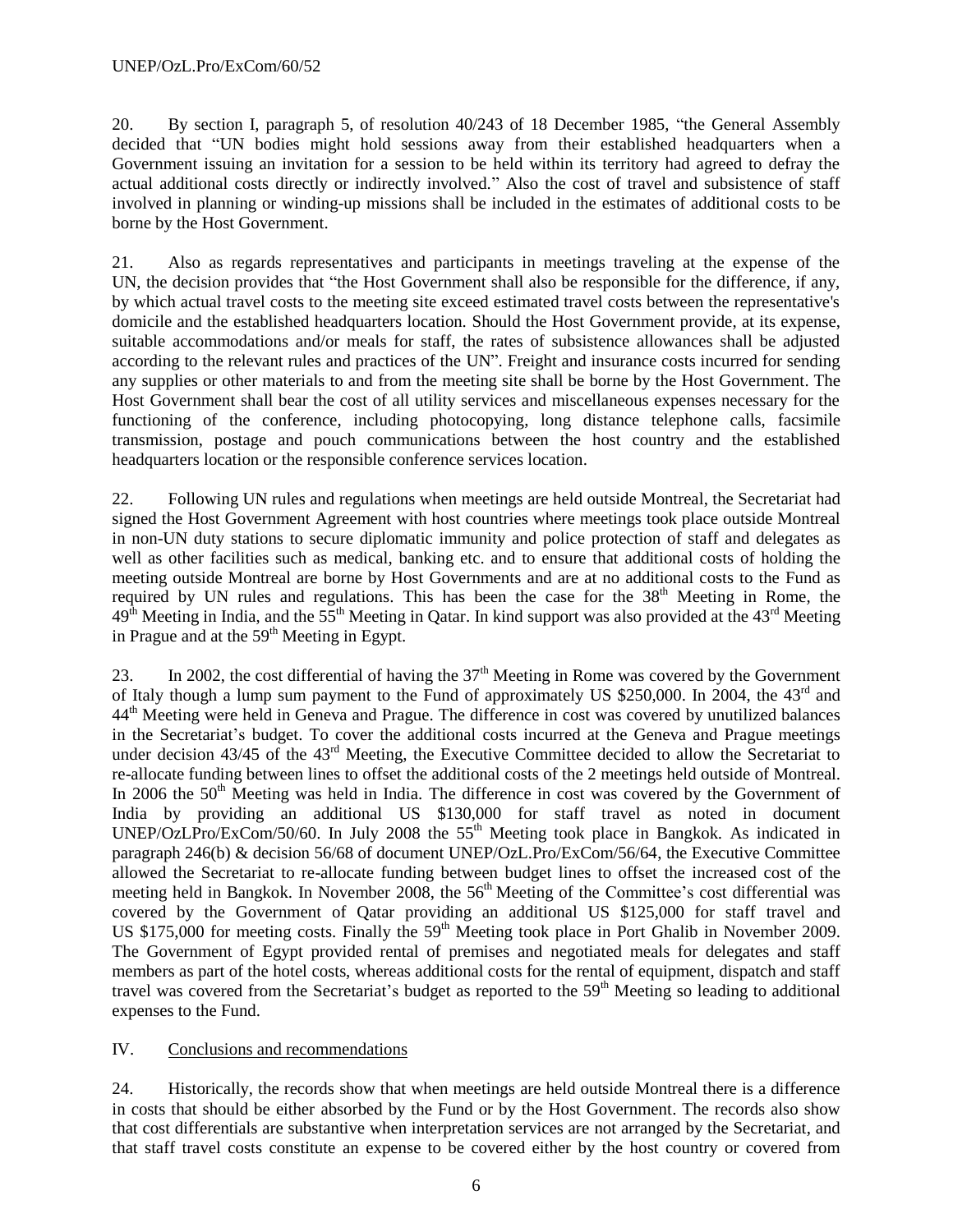savings from the Secretariat's budget balances. Perceived saving realized from back-to-back meetings under participants travel costs are not substantive compared to other additional costs.

25. Table 3 above indicates that translation cost of meeting documents represents approximately 50 per cent of the cost of Executive Committee Meeting allocation. Annex II of this document provides historical data on the number of words requiring translation from the  $24<sup>th</sup>$  to the 59<sup>th</sup> Meeting and based on that it indicates an increase in translation costs of 112 per cent for the year 2009 as compared to 1998. This increase does not take into account a double increase in translation rates (one in 2008 passing from US \$150 per thousand words to US \$180 per thousand words and one from US \$180 to US \$220 per thousand words), which the Secretariat did not apply due to the financial implications on the Secretariat budget.

26. As shown in Annex I, meeting costs have increased considerably over the last few years despite the fact that the Secretariat has managed to resist an increase in the translation rates. However, this is no longer possible in view of acceptance of the higher rates by ICAO and the Secretariat of the Convention on Biological Diversity. It is to be noted that the 2009 Secretariat accounts show substantive unutilised funds under a number of budget lines in the Secretariat operational costs as a result of the paperless meetings. The allocation under the reproduction, the dispatch, office stationary, maintenance of equipment and telecommunication budget lines are no longer required at the same level. With effect from 2010, a revision of the translation rates is required in order to secure the translation of documents for meetings of the Executive Committee. This could be covered with no increase in the overall secretariat budget by using savings under the lines mentioned above provided that the number of languages needed for translation and interpretation is limited to three as is expected to be the case for 2010.

**----------**

27. The Executive Committee may wish to:

(a) Take note of document UNEP/OzL.Pro/ExCom/60/52.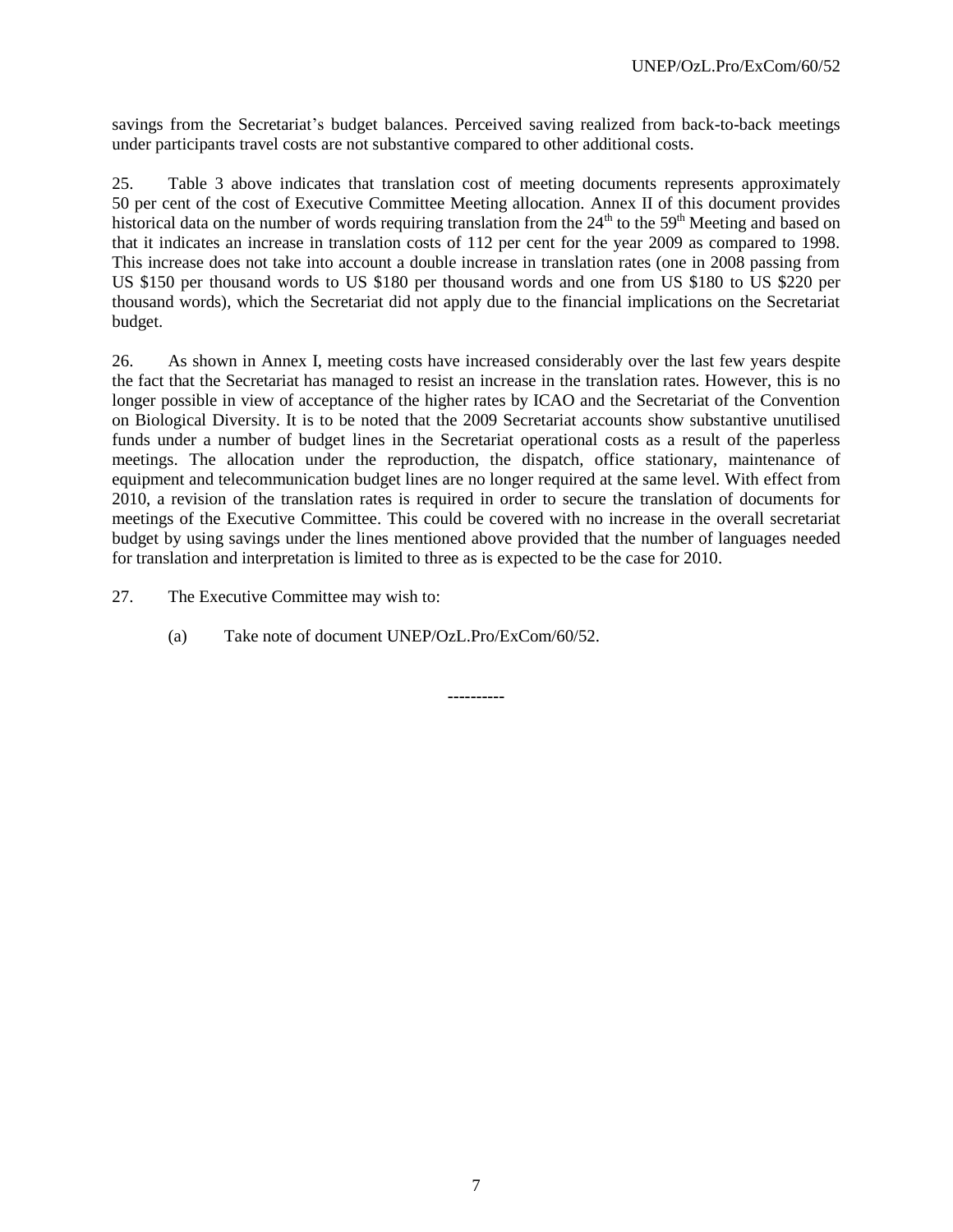#### **Historical Costs for the Executive Committee Meeting**

| <b>Meeting number</b> | Dates                       | Year         | <b>Project Personnel Component</b> | <b>Approved Original</b><br><b>Budget</b> | <b>Approved Revised</b><br><b>Budget</b> | <b>Actual Expenditure</b> |     | Savings/ Deficit based<br>on Original Budget | Savings/ Deficit based<br>on Revised Budget | Location                   |
|-----------------------|-----------------------------|--------------|------------------------------------|-------------------------------------------|------------------------------------------|---------------------------|-----|----------------------------------------------|---------------------------------------------|----------------------------|
|                       |                             |              |                                    |                                           |                                          |                           |     |                                              |                                             |                            |
|                       | 19-21 Sept 1990             | 1990         | Executive Committee (ExCom 1-2)    |                                           |                                          |                           |     |                                              |                                             | Montreal                   |
| 2                     | 17-19 December 1990         | 1990         |                                    |                                           |                                          |                           |     |                                              |                                             | Montreal                   |
| 3                     | 15-19 April 1991            | 1991         | Executive Committee (ExCom 3-5)    | 145,000                                   |                                          |                           |     |                                              |                                             | Montreal                   |
| $\overline{4}$        | 17-18 June 1991             | 1991         |                                    |                                           |                                          |                           |     |                                              |                                             | Nairobi                    |
| 5                     | 18-22 November 1991         | 1991         |                                    |                                           |                                          |                           |     |                                              |                                             | Montreal                   |
| 6                     | 27-28 February 1992         | 1992         | Executive Committee (ExCom 6-8)    | 245.000                                   | 290,000                                  |                           |     |                                              |                                             | Montreal                   |
| $\overline{7}$        | 23-26 June 1992             | 1992         |                                    |                                           |                                          |                           |     |                                              |                                             | Montreal                   |
| 8                     | 19-21 October 1992          | 1992         |                                    |                                           |                                          |                           |     |                                              |                                             | Montreal                   |
| 9                     | 8-10 March 1993             | 1993         | Executive Committee (ExCom 9-11)   | 300,000                                   |                                          |                           |     |                                              |                                             | Montreal                   |
| 10                    | 28 June - 1 July 1993       | 1993         |                                    |                                           |                                          |                           |     |                                              |                                             | Montreal                   |
| 11                    | 10-12 November 1993         | 1993         |                                    |                                           |                                          |                           |     |                                              |                                             | Bangkok                    |
| 12                    | 28-31 March 1994            | 1994         | Executive Committee (ExCom 12-15)  | 380,000                                   |                                          |                           |     |                                              |                                             | Montreal                   |
| 13                    | 25-27 July 1994             | 1994         |                                    |                                           |                                          |                           |     |                                              |                                             | Montreal                   |
| 14                    | 29-30 September 1994        | 1994         |                                    |                                           |                                          |                           |     |                                              |                                             | Nairobi                    |
| 15                    | 13-16 December 1994         | 1994         |                                    |                                           |                                          |                           |     |                                              |                                             | Montreal                   |
| 16                    | 15-17 March 1995            | 1995         | Executive Committee (ExCom 16-21)  | 290,000                                   |                                          |                           |     |                                              |                                             | Montreal                   |
| 17                    | 26-28 July 1995             | 1995         |                                    |                                           |                                          |                           |     |                                              |                                             | Montreal                   |
| 18                    | 20-24 November 1995         | 1995         |                                    |                                           |                                          |                           |     |                                              |                                             | Vienna                     |
| 19                    | 6-10 May 1996               | 1996         | Executive Committee (ExCom 19-20)  | 200,000                                   |                                          |                           |     |                                              |                                             | Montreal                   |
| 20                    | 14-18 Oct 1996              | 1996         |                                    |                                           |                                          |                           |     |                                              |                                             | Montreal                   |
| 21                    | 16-20 February 1997         | 1997         | Executive Committee (ExCom 21-23)  | 290,000                                   |                                          |                           |     |                                              |                                             | Montreal                   |
| 22                    | 26-27 May 1997              | 1997         |                                    |                                           |                                          |                           |     |                                              |                                             | Nairobi                    |
| 23                    | 10-14 November 1997         | 1997         |                                    |                                           |                                          |                           |     |                                              |                                             | Montreal                   |
| 24                    | 23-27 March 1998            | 1998         | Executive Committee (ExCom 24-26)  | 300,000                                   | 350,000                                  | 489,703                   |     | (189, 703)                                   | (139,703) Montreal                          |                            |
| 25                    | 27-31 July 1998             | 1998         |                                    |                                           |                                          |                           |     |                                              |                                             | Montreal                   |
| 26                    | 9-13 November 1998          | 1998         |                                    |                                           |                                          |                           |     |                                              |                                             | $\overline{\text{C}$ airo  |
| 27                    | 22-26 March 1999            | 1999         | Executive Committee (ExCom 27-29)  | 400,000                                   | 400.000                                  | 375,115                   |     | 24,885                                       |                                             | 24,885 Montreal            |
| 28                    | 12-16 July 1999             | 1999         |                                    |                                           |                                          |                           |     |                                              |                                             | Montreal                   |
| 29                    | 21-26 November 1999         | 1999         |                                    |                                           |                                          |                           |     |                                              |                                             | Beijing                    |
| 30                    | 27-31 March 2000            | 2000         | Executive Committee (ExCom 30-32)  | 400,000                                   | 500,000                                  | 586,611                   |     | (186, 611)                                   |                                             | (86,611) Montreal          |
| 31                    | 2-7 July 2000               | 2000         |                                    |                                           |                                          |                           |     |                                              |                                             | Geneva                     |
| 32                    | 10-14 December 2000         | 2000         |                                    |                                           |                                          |                           |     |                                              |                                             | Burkina Faso               |
| 33                    | 28-30 March 2001            | 2001         | Executive Committee (ExCom 33-35)  | 500,000                                   | 500,000                                  | 512,266                   |     | $-12.266$                                    |                                             | $(12,266)$ Montreal        |
| 34                    | 18-20 July 2001             | 2001         |                                    |                                           |                                          |                           |     |                                              |                                             | Montreal                   |
| 35                    | 5-7 December 2001           | 2001         |                                    |                                           |                                          |                           |     |                                              |                                             | Montreal                   |
| 36                    | 20-22 March 2002            | 2002         | Executive Committee (ExCom 36-38)  | 500,000                                   | 500,000                                  | 656,557                   | (1) | $-156,557$                                   | $-156,557$ Montreal                         |                            |
| 37                    | 17-19 July 2002             | 2002         |                                    |                                           |                                          |                           |     |                                              |                                             | Montreal                   |
| 38                    | 20-22 November 2002         | 2002         |                                    |                                           |                                          |                           |     |                                              |                                             | Rome                       |
| 39                    | 2-4 April 2003              | 2003         | Executive Committee (ExCom 39-41)  | 600,000                                   | 600,000                                  | 579,993                   |     | 20,007                                       |                                             | 20,007 Montreal            |
| 40                    | 16-18 July 2003             | 2003         |                                    |                                           |                                          |                           |     |                                              |                                             | Montreal                   |
| 41                    | 17-19 December 2003         | 2003         |                                    |                                           |                                          |                           |     |                                              |                                             | Montreal                   |
| 42                    | 29 March-2 April 2004       | 2004         | Executive Committee (ExCom 42-44)  | 600,000                                   | 750,000                                  | 769,902                   | (2) | $-169,902$                                   |                                             | -19,902 Montreal           |
| 43                    | 5-9 July 2004               | 2004         |                                    |                                           |                                          |                           |     |                                              |                                             | Geneva                     |
| 44                    | 29 November 3 December 2004 | 2004         |                                    |                                           |                                          |                           |     |                                              |                                             | Prague                     |
| 45                    | 4-8 April 2005              | 2005         | Executive Committee (ExCom 45-47)  | 600,000                                   | 600,000                                  | 584,486                   |     | 15,514                                       |                                             | 15,514 Montreal            |
| 46                    | 4-8 July 2005               | 2005         |                                    |                                           |                                          |                           |     |                                              |                                             | Montreal                   |
| 47                    | 21-25 November 2005         | 2005         |                                    |                                           |                                          |                           |     |                                              |                                             | Montreal                   |
| 48                    | 3-7 April 2006              | 2006         | Executive Committee (ExCom 48-50)  | 600,000                                   | 600,000                                  | 657,518                   | (3) | $-57,518$                                    |                                             | -57,518 Montreal           |
| 49                    | 10-14 July 2006             | 2006         |                                    |                                           |                                          |                           |     |                                              |                                             | Montreal                   |
| 50                    | 6-10 November 2006          | 2006         |                                    |                                           |                                          |                           |     |                                              |                                             | <b>New Delhi</b>           |
| 51                    | 19-23 March 2007            | 2007         | Executive Committee (ExCom 51-53)  | 600,000                                   | 600,000                                  | 822,743                   |     | $-222,743$                                   |                                             | $-222,743$ Montreal        |
| 52                    | 23-27 July 2007             | 2007         |                                    |                                           |                                          |                           |     |                                              |                                             | Montreal                   |
| 53                    | 26-30 November 2007         | 2007         |                                    |                                           |                                          |                           |     |                                              |                                             | Montreal                   |
| 54                    | 7-11 April 2008             | 2008         | Executive Committee (ExCom 54-56)  | 780.000                                   | 1,108,405                                | 1,056,420                 |     | $-276,420$                                   |                                             | 51,985 Montreal            |
| 55                    | 14-18 July 2008             | 2008         |                                    |                                           |                                          |                           | (4) |                                              |                                             | Bangkok                    |
| 56                    | 8-12 November 2008          | 2008         |                                    |                                           |                                          |                           | (5) |                                              |                                             | Doha                       |
| 57<br>58              | 30 March 3 April 2009       | 2009<br>2009 | Executive Committee (ExCom 57-59)  | 780,000                                   | 880,500                                  | 879,074                   |     | $-99,074$                                    |                                             | 1,426 Montreal<br>Montreal |
| 59                    | 6-10 July 2009              | 2009         |                                    |                                           |                                          |                           |     |                                              |                                             |                            |
|                       | 10-24 November 2009         |              |                                    |                                           |                                          |                           | (6) |                                              |                                             | Port Ghalib                |

(1) Cost differential covered by the Government of Italy and deposited as Miscellanous Income.

(2) As approved by Decision 43/45 of the 43rd Meeting of the Executive Committee doc (UNEP/OzLPro/ExCom/43/61) to allow the Secretariate to re-allocate funding between lines to offset increase cost of 2 meeting held outsid

(3) Cost differential covered by the Government of India providing additional US \$130,000 for staff Travel as noted in document UNEP/OzLPro/ExCom/50/60.

(4) As approved in paragraph 246(b) & decision 56/68 of document UNEP/OzL.Pro/ExCom/56/64 of the 56<sup>th</sup> Meeting of the Executive Committee allowing the Secretariate to re-allocate funding between line to offset increased c

(6) The Government of Egypt provided for rental of premises and negotiated the cost of meals for delegates and staff members.